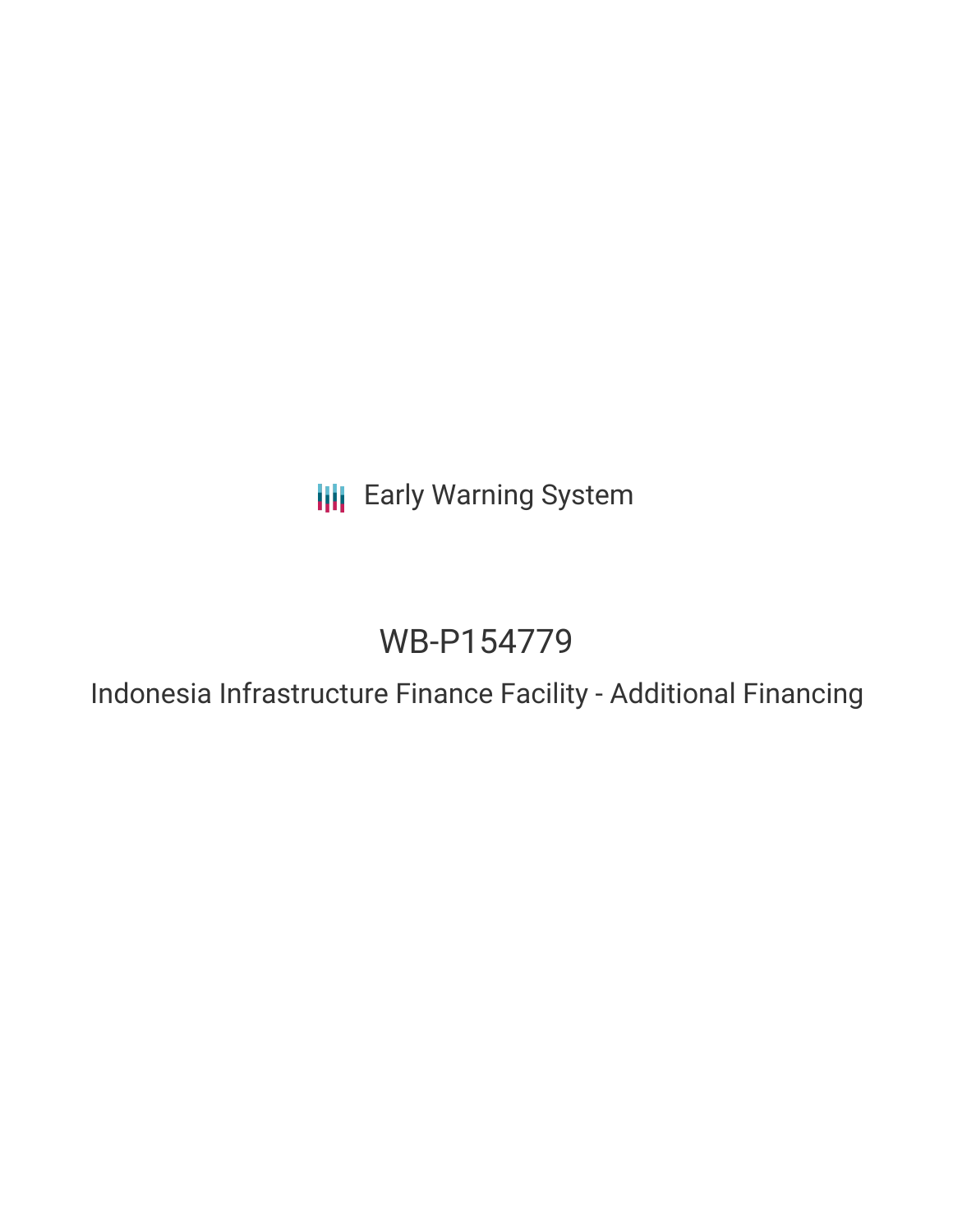

## **Quick Facts**

| <b>Countries</b>               | Indonesia                                                   |
|--------------------------------|-------------------------------------------------------------|
| <b>Financial Institutions</b>  | World Bank (WB)                                             |
| <b>Status</b>                  | Active                                                      |
| <b>Bank Risk Rating</b>        | FI                                                          |
| <b>Voting Date</b>             | 2017-03-24                                                  |
| <b>Borrower</b>                | REPUBLIC OF INDONESIA. PT. Indonesia Infrastructure Finance |
| <b>Sectors</b>                 | Finance                                                     |
| <b>Investment Type(s)</b>      | Loan                                                        |
| <b>Investment Amount (USD)</b> | \$200.00 million                                            |
| <b>Loan Amount (USD)</b>       | \$200.00 million                                            |
| <b>Project Cost (USD)</b>      | \$200.00 million                                            |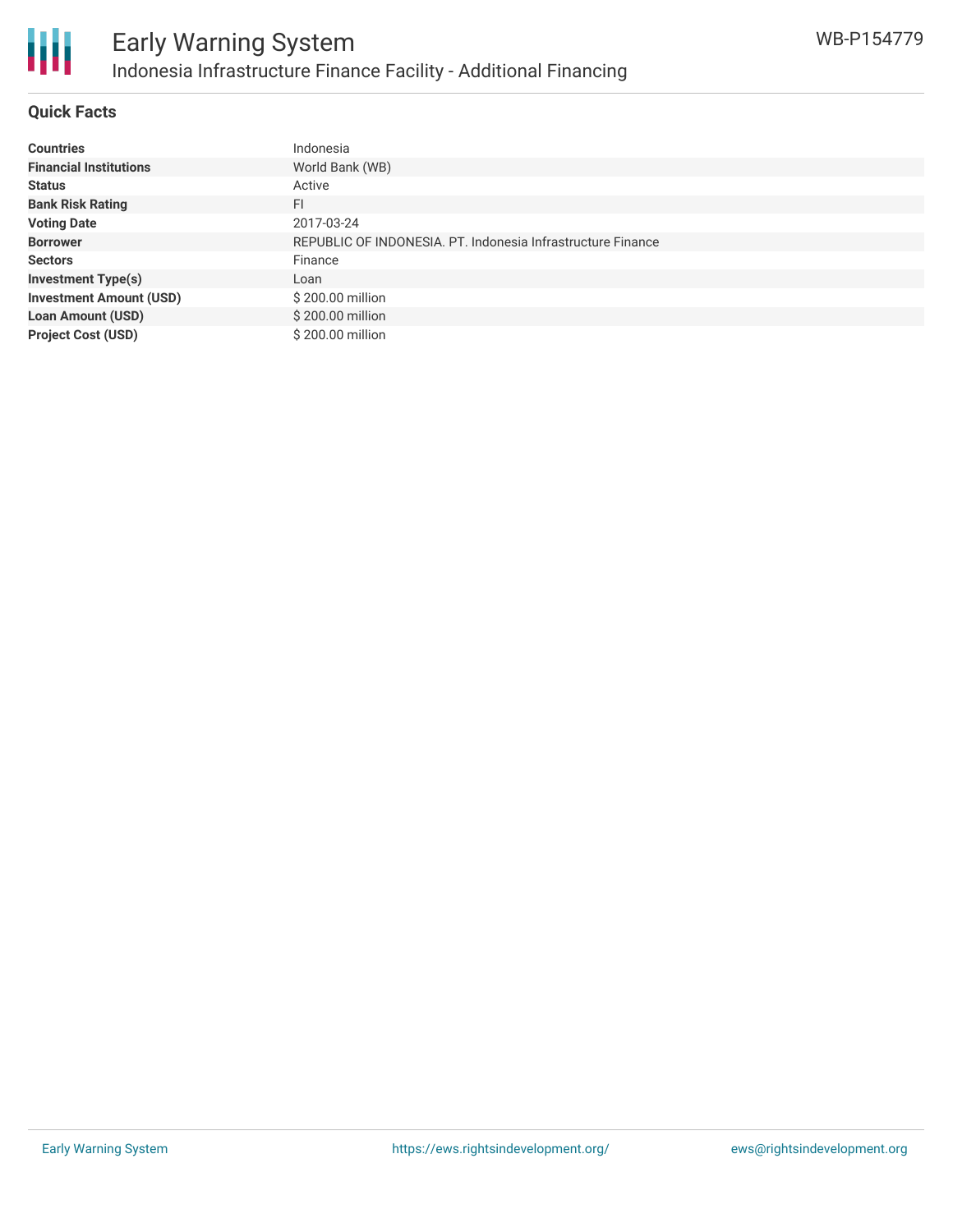# **Project Description**

The objective of the Project is to strengthen and further develop the institutional framework of the financial sector to facilitate financing of commercially viable infrastructure projects and thereby increase provision of private infrastructure in Indonesia. Key performance indicators to judge PT.

IIF's success includes the following outcomes:

(i) increase in the number of commercially viable infrastructure projects achieving financial closure through long-term debt financing, other financial products, and advisory services from the IIFF over the life of the project;

(ii) Increase in the amount of private capital (including long-term debt and equity) available for infrastructure projects over the life of the project;

(iii) Increased support to government#s policymaking in private provision of infrastructure through advisory services from IIFF; and

(iv) Increase in privately financed infrastructure in Indonesia.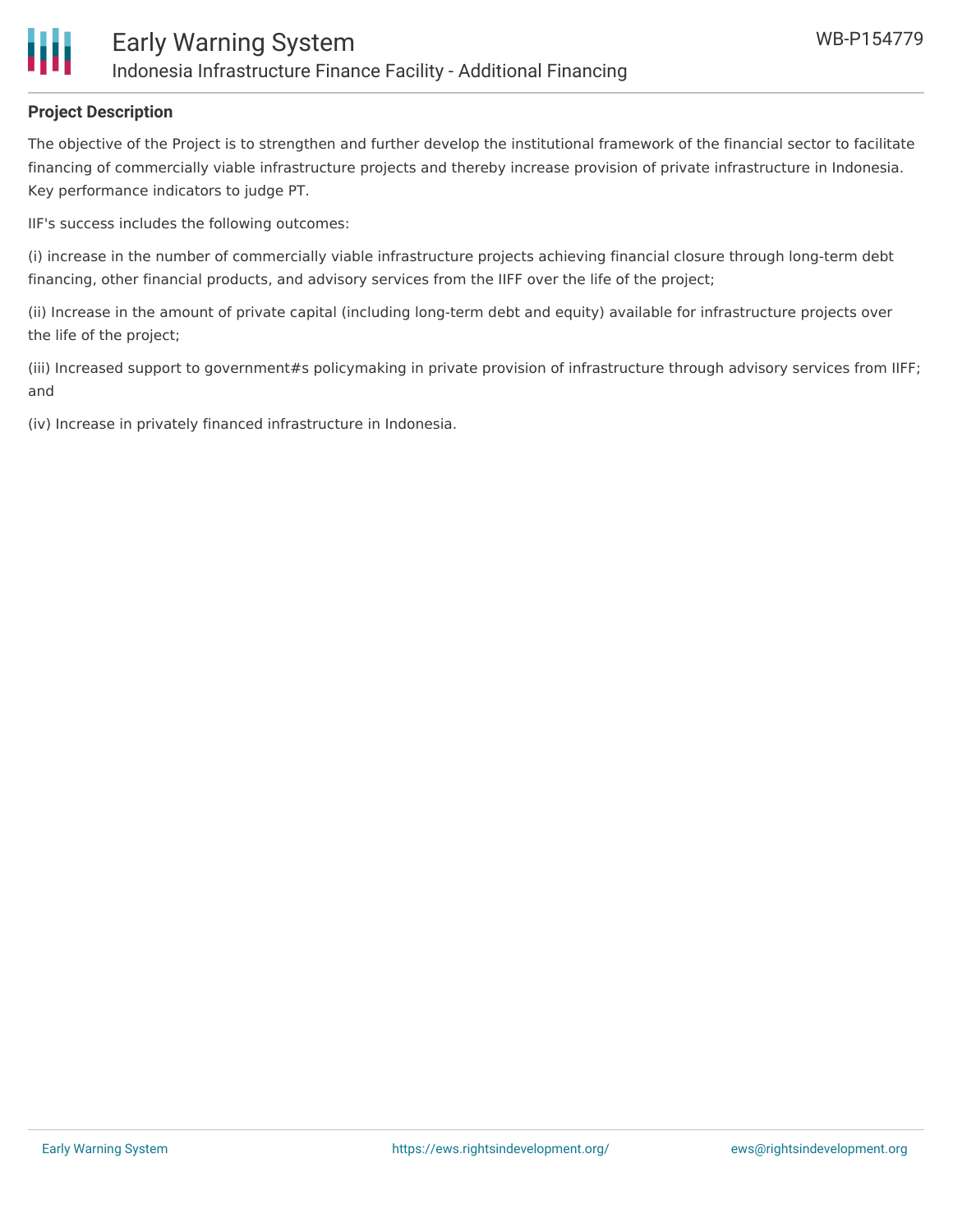

# **Investment Description**

World Bank (WB)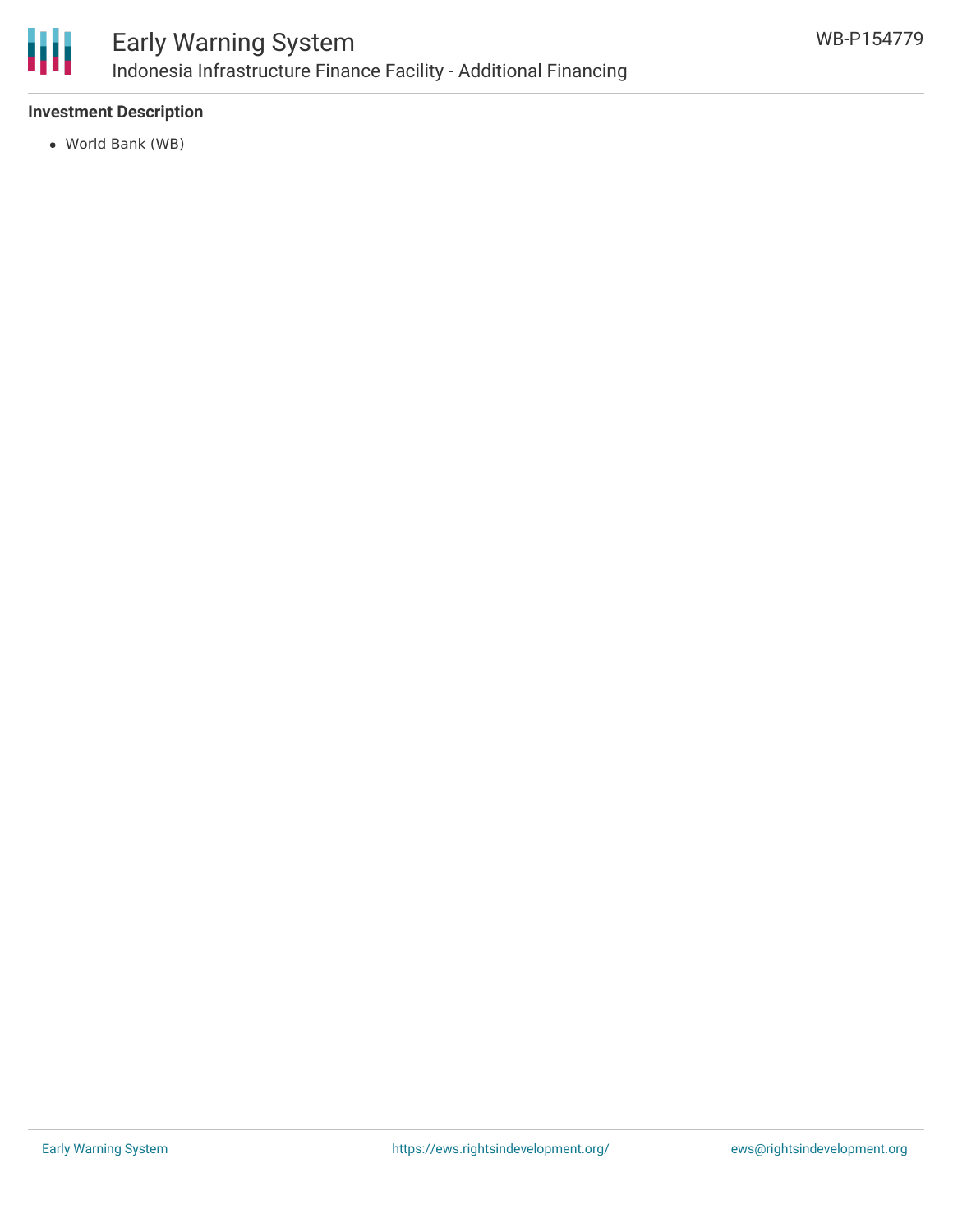

## **Contact Information**

# **1/World Bank Contact:**

Christopher Juan Costain

Title: Lead Financial Sector Specialist

Tel: 1-202-473-94

Email: [jcostain@worldbank.org](mailto:jcostain@worldbank.org)

Contact: Kalpana Seethepalli

Title: Senior Financial Sector Economist

Tel: 5720+71251

Email: [kseethepalli@worldbank.org](mailto:kseethepalli@worldbank.org)

#### **2/Borrower/Client/Recipient**

\*There is no further information being revealed at this stage of the project\*

#### **3/Implementing Agencies**

Name: PT. Indonesia Infrastructure Finance

Contact: Nur Hydiawati Rahayu

Title: Head of Center for Planners Development, Education, &Training

Tel: 31928280

Email: [pusbindiklatren@bappenas.go.id](mailto:pusbindiklatren@bappenas.go.id)

#### **VIII. For more information contact:**

The World Bank 1818 H Street, NW Washington, D.C. 20433

Telephone: (202) 473-1000

Web: <http://www.worldbank.org/projects>

## **ACCOUNTABILITY MECHANISM OF WORLD BANK**

The World Bank Inspection Panel is the independent complaint mechanism and fact-finding body for people who believe they are likely to be, or have been, adversely affected by a World Bank-financed project. If you submit a complaint to the Inspection Panel, they may investigate to assess whether the World Bank is following its own policies and procedures for preventing harm to people or the environment. You can contact the Inspection Panel or submit a complaint by emailing ipanel@worldbank.org. You can learn more about the Inspection Panel and how to file a complaint at: http://ewebapps.worldbank.org/apps/ip/Pages/Home.aspx.